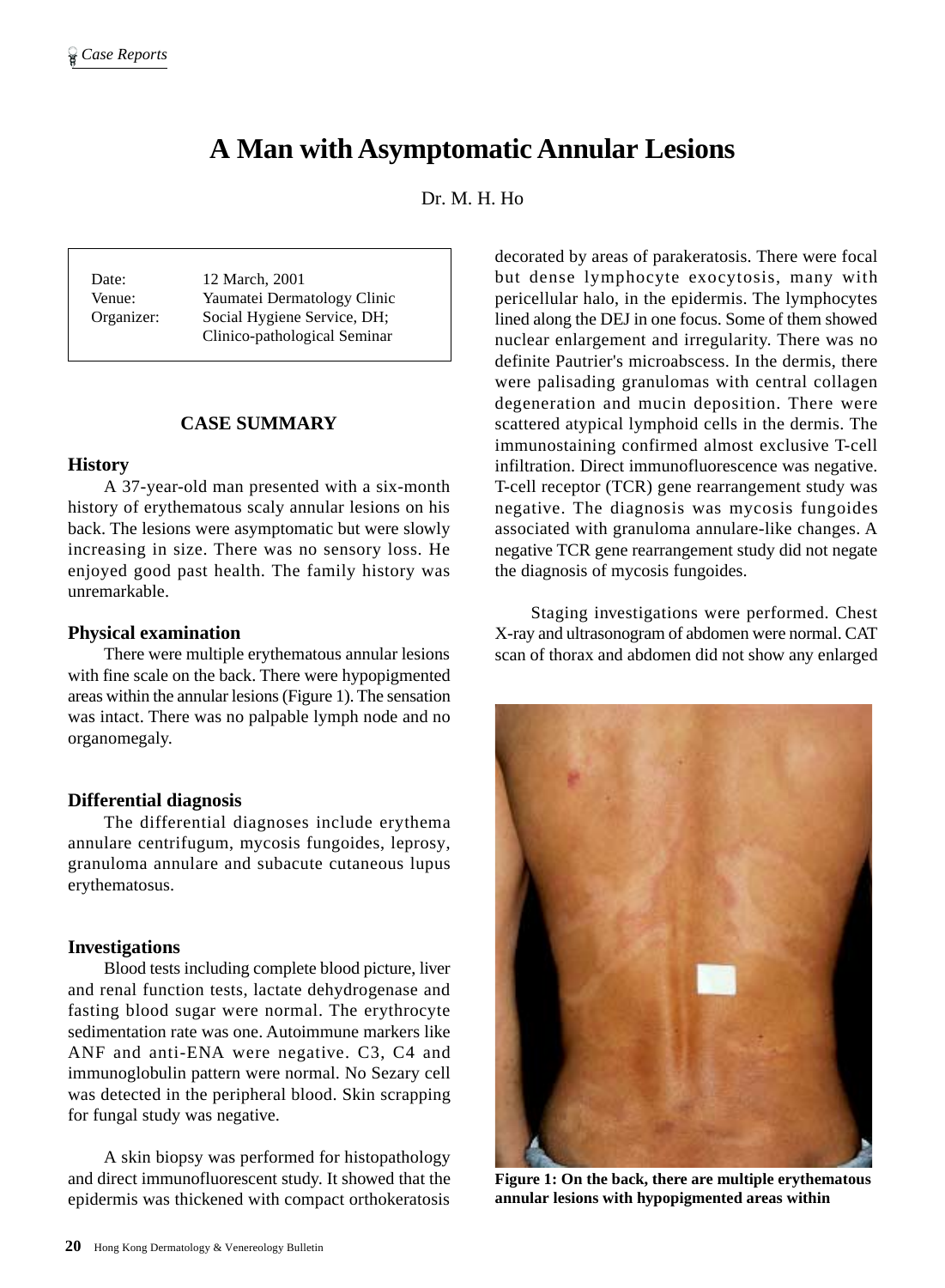lymph nodes. The spleen was normal in size. The liver was enlarged with smooth outline. It measured 16.1 centimetres along the midclavicular line (normal: 15.5 centimetres). There was no focal mass. There were cortical renal cysts up to 1.5 centimetres in the lower poles of both kidneys.

## **Management**

The patient was referred to medical unit for assessment of enlarged liver. He was treated with PUVA therapy and the lesions responded well.

# **REVIEW ON GRANULOMATOUS MYCOSIS FUNGOIDES**

Granulomatous mycosis fungoides (GMF) is a rare histological variant of cutaneous T-cell lymphoma (CTCL). It was first described by Ackerman and Flaxman in 1970.<sup>1</sup> At least 32 cases of GMF had been reported in the English literature.<sup> $2-18$ </sup> Granulomatous changes were present in up to 4% of CTCL.<sup>5</sup> It can occur in all stages of CTCL. The clinical appearance of GMF is identical to classic MF. It can appear as patch, plaque, tumour and annular lesions.

# **Histopathology**

GMF shows features of MF admixed with giant cells and collections of epithelioid histiocytes within the infiltrates. There are three histological patterns, namely, sarcoidal, granuoloma annulare-like and granulomatous with multinucleated giant cells.

### **Pathogenesis**

The pathogenesis of GMF is poorly understood. There are a few hypotheses. Some suggested that it might be true sarcoidosis preceding MF. Some proposed that it might be sarcoidal reaction to the underlying MF or granuloma formation in response to cytokines produced by the tumour cells.

# **Management**

GMF is managed with the same protocol for classic MF. Treatment options depend on the stage of the disease.

### **Prognosis**

GMF has a variable prognostic spectrum.<sup>2,7</sup> It was previously thought to be associated with good prognosis and long survival.<sup>17</sup> However, some recent reports showed aggressive nature and poor outcome in GMF.2,3,7,10,14

# **Diagnostic pitfalls**

The diagnosis of CTCL can be obscured if the granulomas are more prominent which can mask the neoplastic lymphocytic infiltrate. The clinical information is important. CTCL should be considered in the clinical differential diagnosis to alert the pathologist. The biopsy specimen should be scrutinized for epidermotropism and atypical lymphocytes. TCR gene rearrangement is helpful in identifying monoclonal proliferation of T cells. However, monoclonal bands are present in only 50% to 83% of MF specimens.

GMF has to be distinguished from granulomatous slack skin disease. Granulomatous slack skin disease is a separate entity although it shares similar histological features. Their features were compared in Table 1.19

| Table |  |
|-------|--|
|-------|--|

| <b>Granulomatous mycosis</b> | <b>Granulomatous slack skin</b> |
|------------------------------|---------------------------------|
| fungoides                    | disease                         |
| <b>Clinical features:</b>    |                                 |
| Patch, plaque, tumour,       | flexural involvement;           |
| annular                      | gradual development of          |
|                              | bulky pendulous skin folds      |
| Histopathology:              |                                 |
| 3 patterns:                  | stereotypic appearance;         |
| sarcoidal pattern;           | granulomatous                   |
| granuloma annulare-like      | inflammation; cutis laxis;      |
| pattern (palisading          | permeation of subcutis and      |
| granuloma and central        | dermis by lymphocytes;          |
| necrobiosis);                | more marked                     |
| granulomatous with           | epidermotropism;                |
| multinucleated giant cells   | more even distribution of       |
|                              | granuloma and giants cells      |
|                              | within the infiltrate; giant    |
|                              | cells have larger number of     |
|                              | nuclei; elastolysis             |
|                              | involving the full thickness    |
|                              | of dermis; wreath-like          |
|                              | arrangement of                  |
|                              | mononuclear cells around        |
|                              | the giant cells                 |
| <b>Clinical course:</b>      |                                 |
| Variable                     | Indolent                        |